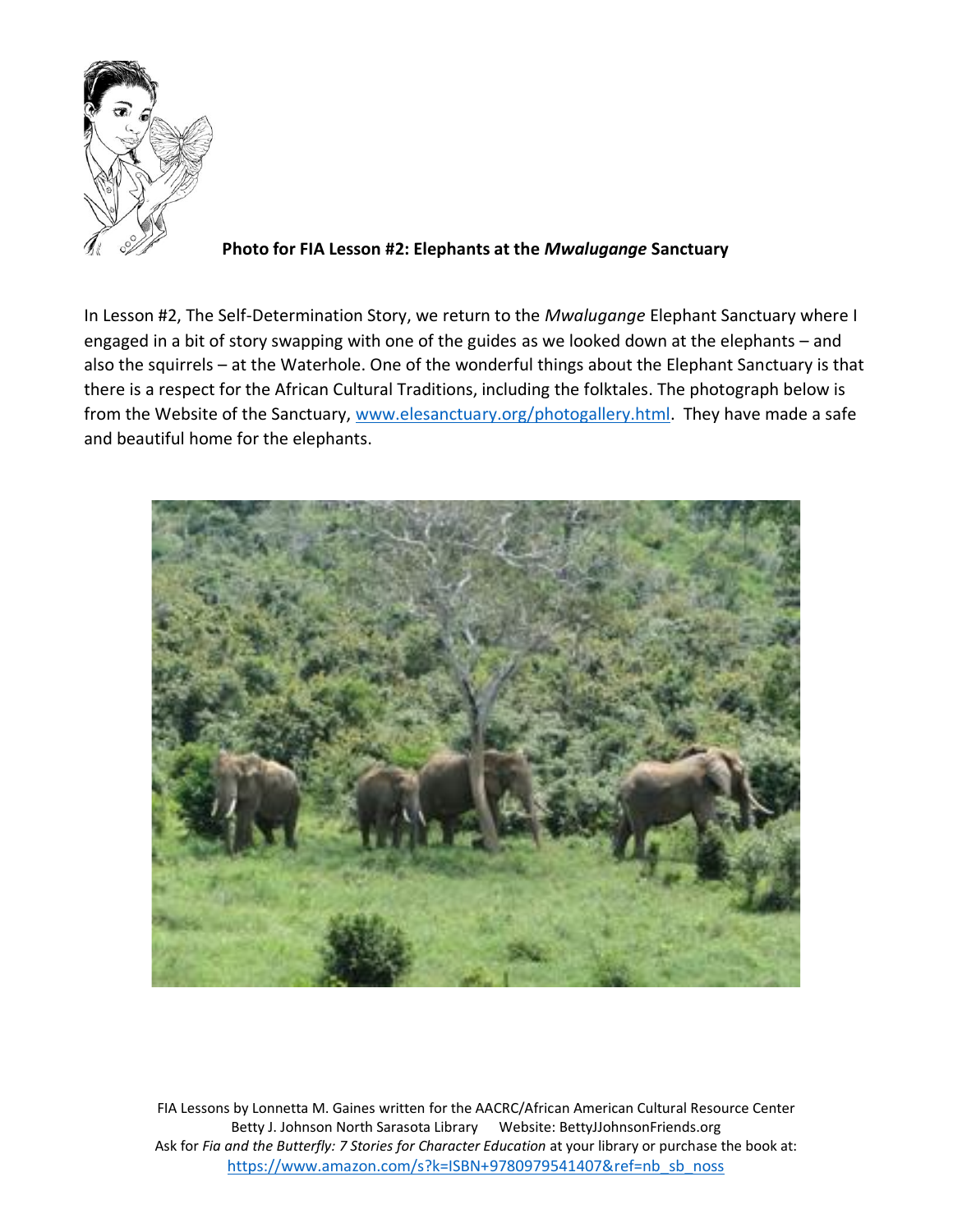

*Lesson #2 – Reading The Self-Determination Story: "Why Millipedes are Blind"* **pp. 25-38,** *Fia and the Butterfly: 7 Stories for Character Education* **by Lonnetta M. Gaines**

> A Saying to Remember for The Self-Determination Story *I develop my talents and abilities. I grow into my own best self.*

## *AUTHOR'S NOTES*

Repeat the saying to remember, write it down and share it with others. The Saying to Remember for the Self-Determination Story reminds you of the importance of continuing to develop yourself, and to remember that you are a special and unique person. There's no one else in the world like you! Now – to the story!

The *setting* for The Self-Determination Story, like for The Unity Story, is the *Mwaluganje*  Elephant Sanctuary – I told you that I love this place! Once again, the story was sparked by a conversation I had with one of the guides at the viewing area overlooking the waterhole. In addition to enjoying the elephants, I also noticed that there were several squirrels scampering among the trees. Seeing the squirrels reminded me of a favorite folktale – "Why Squirrels Have Bushy Tails." I shared this story with the Guide at the waterhole: "Did you know that squirrels didn't always have bushy tails?" I began. I could see I had his interest, so I continued to tell the story:

> Once upon a time, rabbits had bushy tails and squirrels had little skimpy tails. One day, Squirrel was invited to a fancy party. Squirrel went to his friend Rabbit: 'Rabbit, I have a small request,' Squirrel said. 'What is it?' Squirrel, Rabbit asked. Rabbit needed to be alert; he knew Squirrel could be tricky! 'Rabbit, I have an invitation to a big party! And I'll be all dressed up,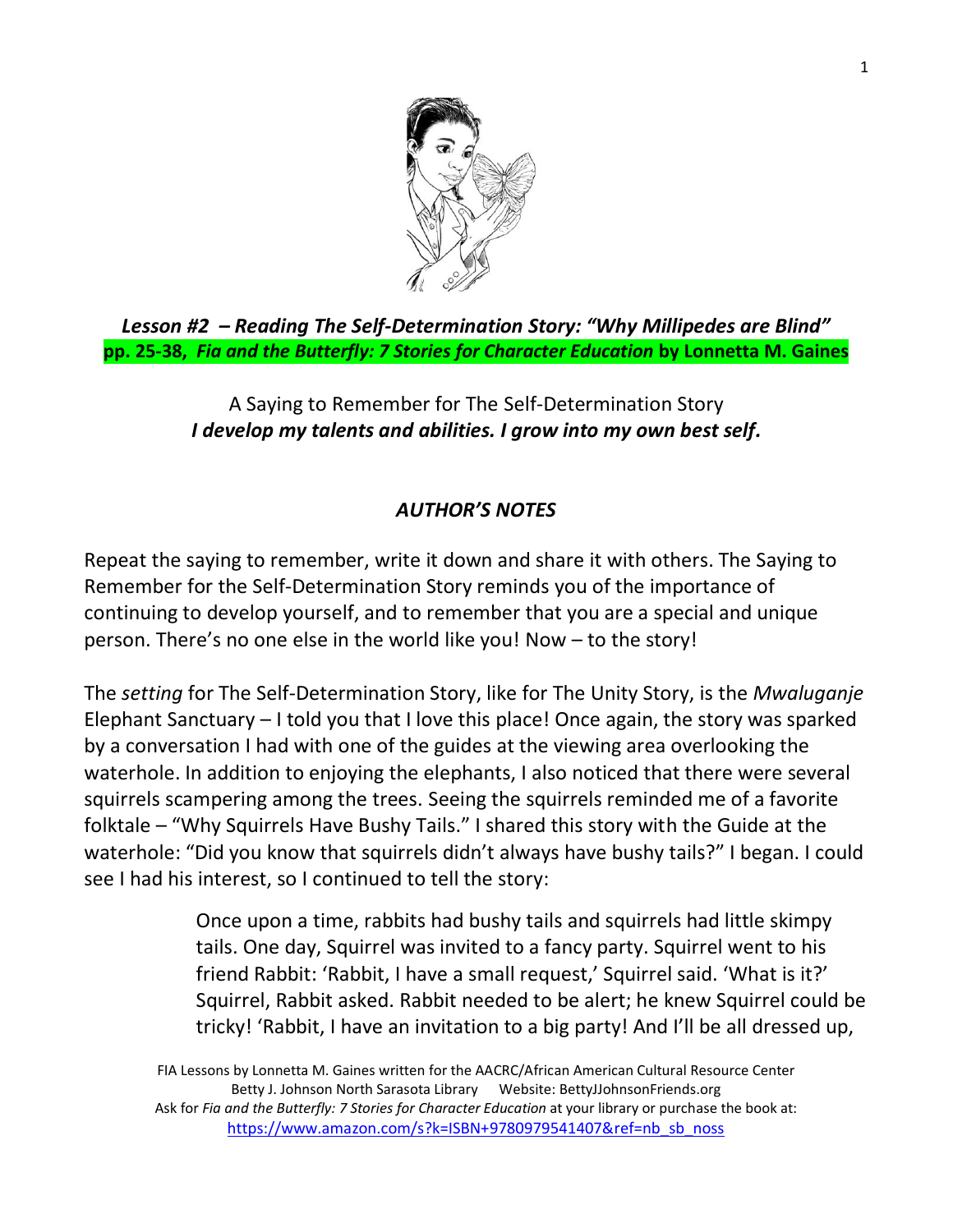but I have one problem,' Squirrel continued. 'My fancy outfit wouldn't be complete without a fancy tail. The party is formal, you see. Would you lend me your tail, just for the night? Just for the party?' 'Squirrel, I will not lend you my tail,' Rabbit said firmly. 'Oh, come on, Rabbit. Just for the night. I'll be back first thing in the morning with your tail. You won't even miss it! And I'd be ever so grateful to you!' 'Well, all right, Rabbit. Are you sure? Just for the night?' 'Just for the night,' Rabbit said.

"Well, you know what happened!" I continued. Rabbit loaned Squirrel his tail, and Squirrel never returned it! That's why squirrels have bushy tails to this day and rabbits have little skimpy tails. It's also why rabbits live in burrows underground. They're just too embarrassed to be seen without their tails!"

The Guide laughed, and said: "Your story about Squirrel and Rabbit reminds me of a story we tell here in Kenya." And then he told me the story that you'll find in *Fia and the Butterfly*: The Self-Determination Story: "Why Millipedes are Blind." Of course, I made a few changes to the story he told me; that's what story tellers do!

I had fun writing "Why Millipedes are Blind," especially because it reminded me of that wonderful day at the Elephant Watering Hole! I hope you enjoy the story, and, most importantly, I hope you remember one of the key lessons of the story – It's not a good idea to try to be popular and accepted by others. You are special just as you are. Remember: "Nothing is more important than your own essential self!"

Review "Why Millipedes are Blind" by completing the Matching Quiz in FIA Activity #2. Enjoy!!!

*Extra Credit (smile). Answer the twelve questions at the end of the story (pp 35 & 36). Complete the Character Development Activities (pp 37 and 38).*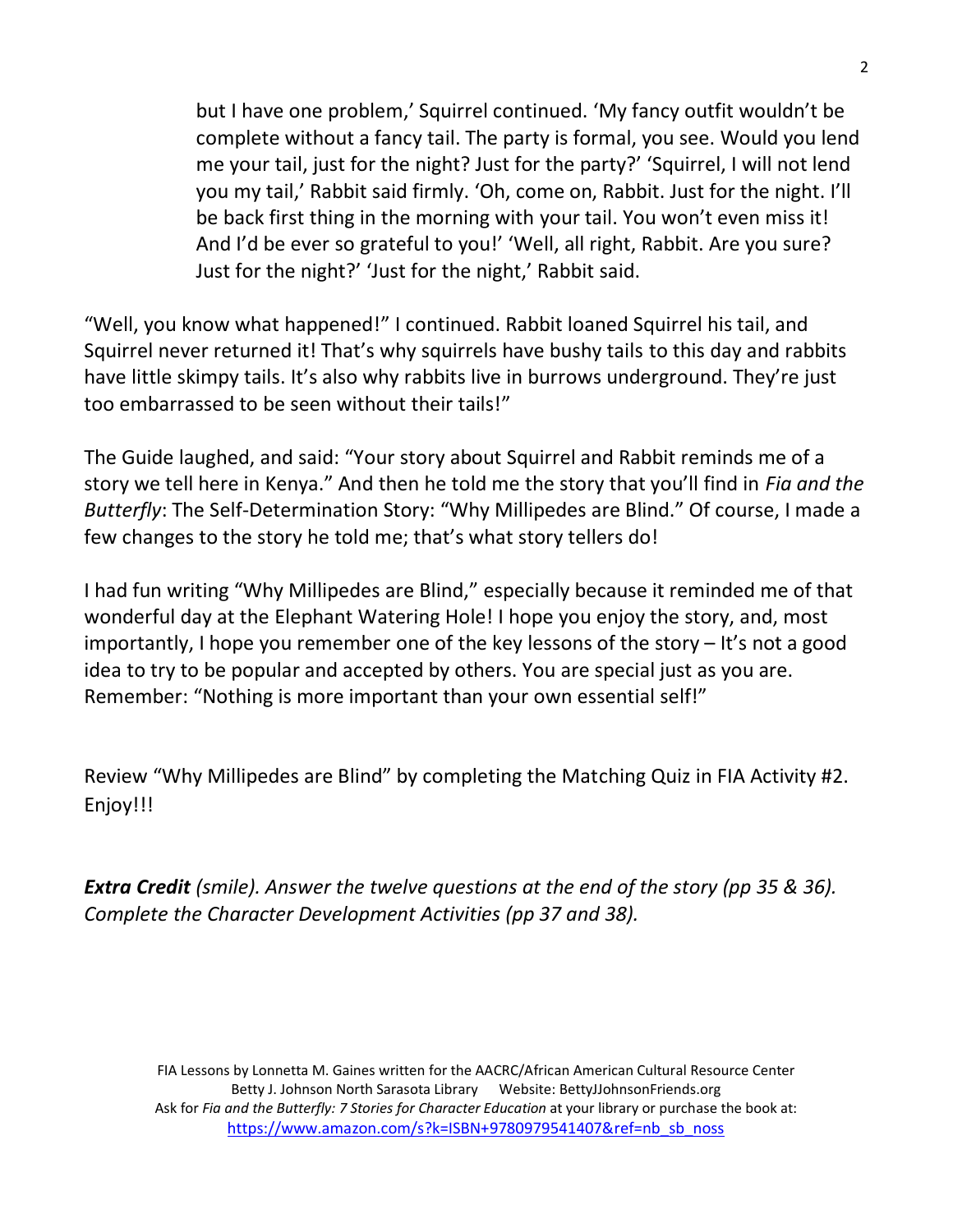

*Name: \_\_\_\_\_\_\_\_\_\_\_\_\_\_\_\_\_\_\_\_\_\_\_\_\_\_\_\_\_\_Date:\_\_\_\_\_\_\_\_\_\_\_*

## *FIA Activity #2 – The Self-Determination Story, Matching Quiz*

Directions: Draw lines between the Sentence Starters on the left and the Correct Endings on the right. **Note:** Find the answers in The Self-Determination Story: "Why Millipedes are Blind" in *Fia and the Butterfly*

| 1. Kujichagulia means       | A. than your own essential self       |
|-----------------------------|---------------------------------------|
| 2. Think! Think! Think!     | B. that you would not choose to give. |
| 3. Missy Millipede          | C. Self-Determination.                |
| 4. Never lend something     | D. wanted to be popular.              |
| 5. I make wise choices and  | E. Missy Millipede's best friend.     |
| 6. Cricket was              | F. Think before you act!              |
| 7. Nothing is more precious | G. I grow into my own best self.      |

What lesson or lessons did you learn from The *Self-Determination* Story?